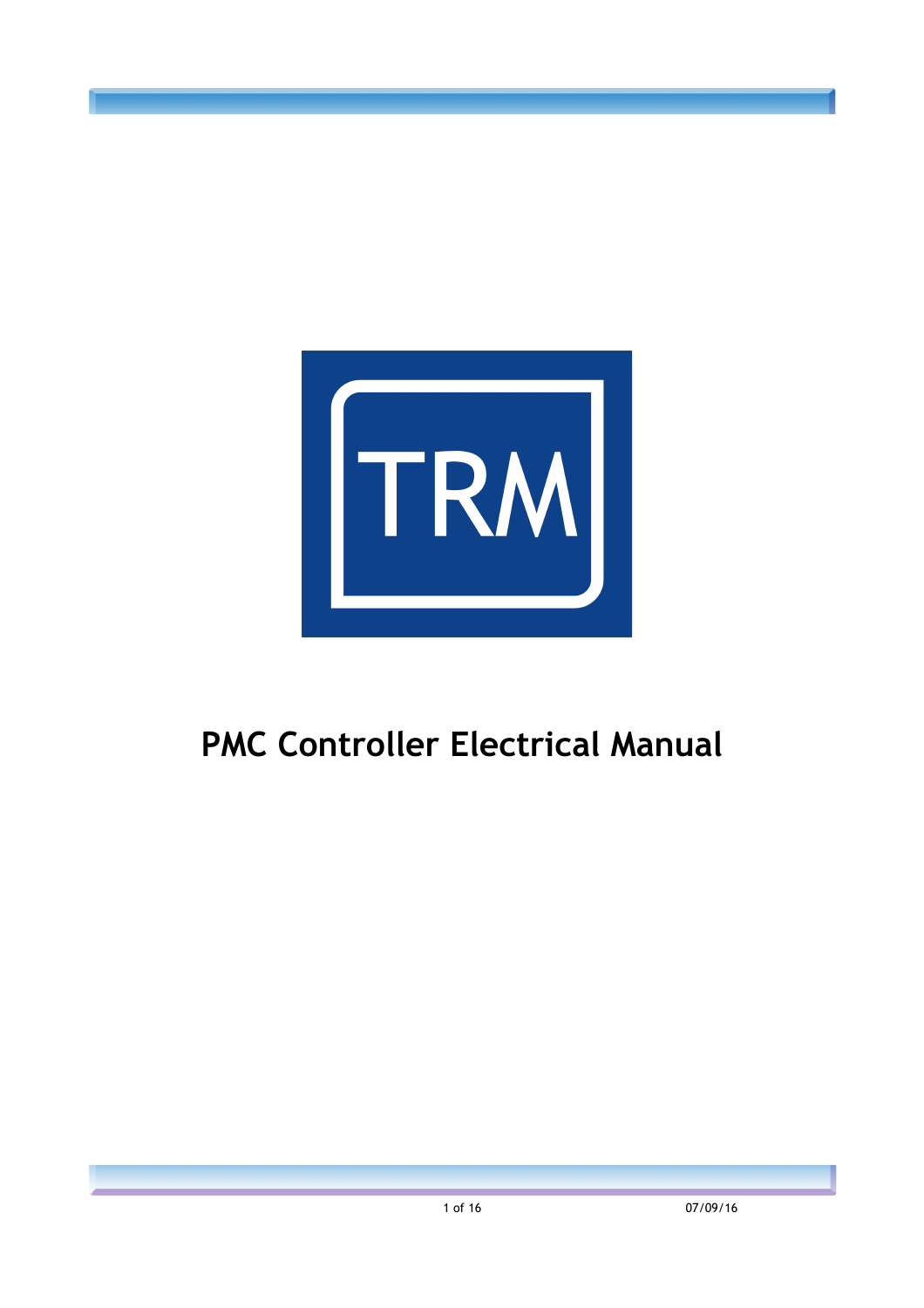## **Table of Contents**  $E$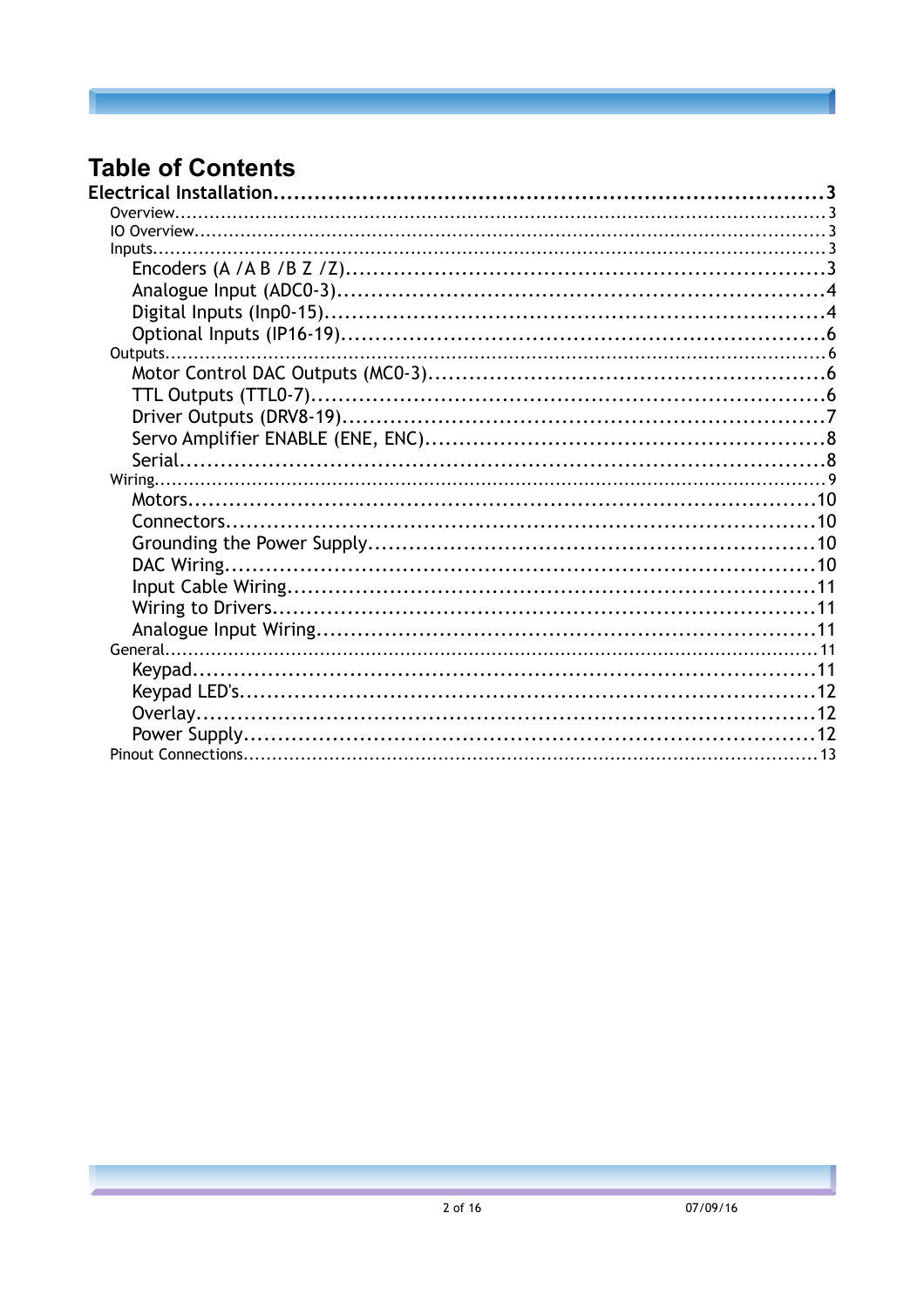# **Electrical Installation**

#### **Overview**

The PMC series of controllers has a variety of IO to suit many different machines. Once the hardware is wired the software needs to be setup to work correctly with the IO's that have been chosen.

This manual will cover the wiring aspect of the controller, please refer to the appropriate software manual for system setup.

## **IO Overview**

37 way D Type:

- 12x +24V Outputs (DRV8-19)
- 16x Opto Isolated Inputs (INP0-15)
- 4 Multifunction Inputs (INP16-19)
- 24V DC PSU Connections

44 way D Type:

- 4x Analogue Inputs (ADC0-3)
- $4x$  Encoder Ports (A, /A, B, /B, Z, /Z)
- 8x TTL Level Outputs (TTL0-7)
- 4x +/-10V Motor Control DAC Outputs (MC0-3)
- +5V DC Output (+5VE)
- Analogue Grounds (AGND)
- Drive Enable Connections (ENA C & E)

9 Way D Type:

- 1x RS232
- 1x RS485
- 1x CAN

#### **Inputs**

The controller has a number of inputs types as listed below:

# **Encoders (A /A B /B Z /Z)**

The encoder inputs are in addition to the digital inputs and are located on the 44 way D type connector. There are various types of encoder available, most of which can be used with the PMC's input configuration, some of which are Line Driver and NPN open collector.

Theoretically, the maximum input frequency is 1 MHz, but in reality most encoders produce an output of less than 100 kHz. Typically this would result in the use of a 1000 PPR encoder however to calculate accuracy the number of pulses needs to be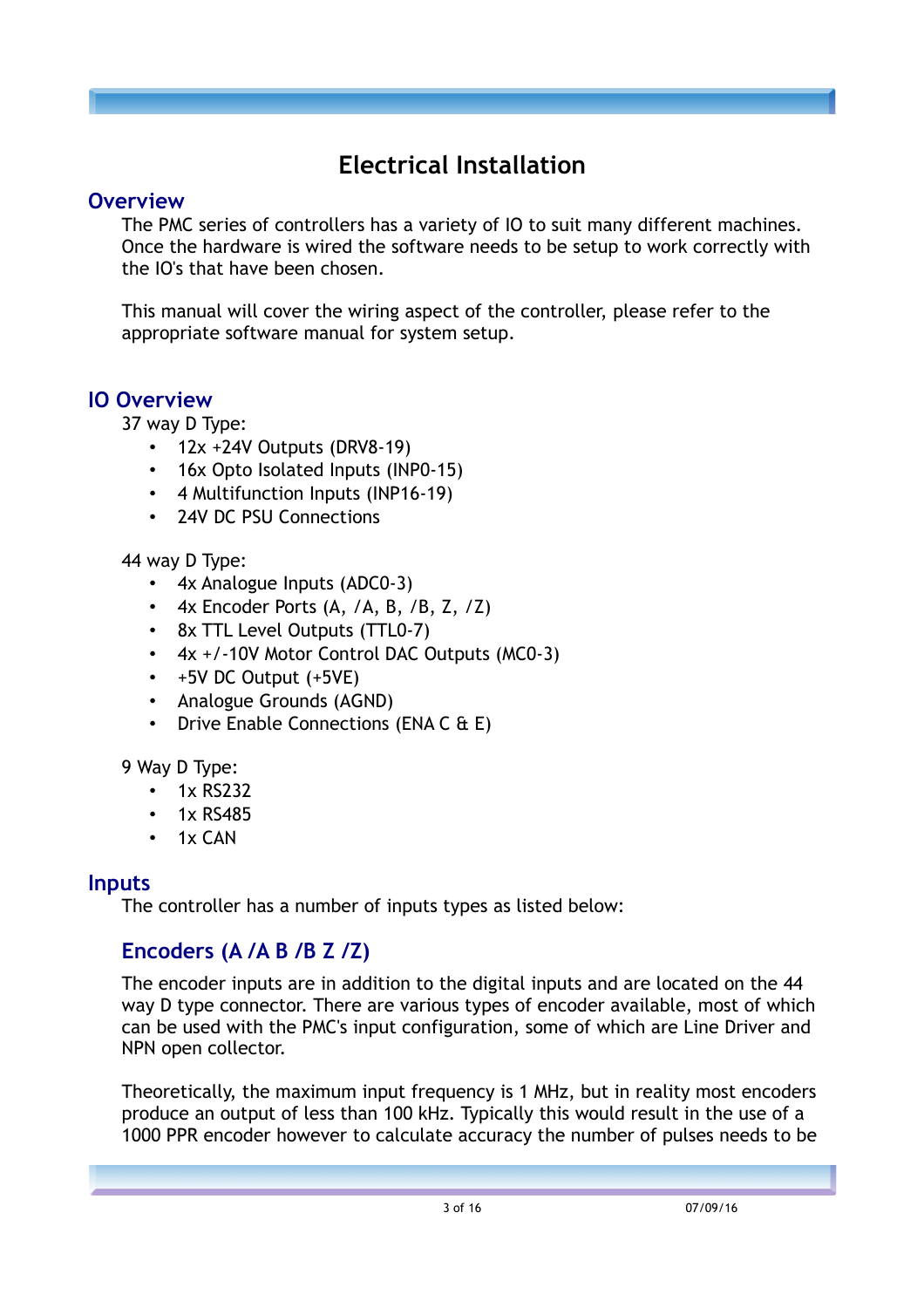divided by the distance moved in one rotation. If working to a very fine accuracy a 2500ppr encoder could be used. In some exceptional cases an encoder may run at around 300 kHz. A five volt, 500 mA supply is provided by the controller for the encoders.

The encoders should use continuous screened cable, the screen of which, should be terminated at the controller end only. This will avoid ground loops and other interference problems. Note that the encoder signal required are A, B, /A and /B.

#### WARNING! ENCODER CABLES SHOULD BE ROUTED AWAY FROM ELECTRICALLY NOISY CABLES SUCH AS MOTOR SUPPLIES etc.

## **Analogue Input (ADC0-3)**

4 Analogue inputs are provided located on the 44 way D type connector. The input voltage range is +/- 2 volts and the amplifier is of a high impedance type, the frequency response is greater than 100Khz. The ADC is a 12 bit signed type and is polled more than 1000 times per second.

The input voltage range of the amplifier can be altered by fitting a resistor in series with the input however please contract TRM for further information. If the voltage range is required to operate at voltages less than 2000 mV the amplifier may be altered as a factory option or alternatively the use of an external voltage amplifier is suggested.

The actual voltage range of the ADC is +/- 2047 mV. Zero volts input results in a zero count (the ADC is not auto zeroed and therefore there may be small errors around zero. A voltage of 2000 mV will produce a count of 2000 the resolution is therefore 1 mV.

## **Digital Inputs (Inp0-15)**

The controller has 16 opto isolated and over-voltage protected inputs located on the 37 way D type connector. Isolation from the outside world is important for noise immunity and also helps to filter out unwanted noise spikes that could toggle the input. The digital inputs have a frequency range exceeding 10 kHz, although in most control loops sampling these at greater than 1 kHz would require too much of the systems resources and would be unnecessary.

Note: If the TRM interface card is used then Input 4 is used and should not have any other sensors connected to it.

It is possible to set the inputs to be active high or active low via MAP as the figure below shows: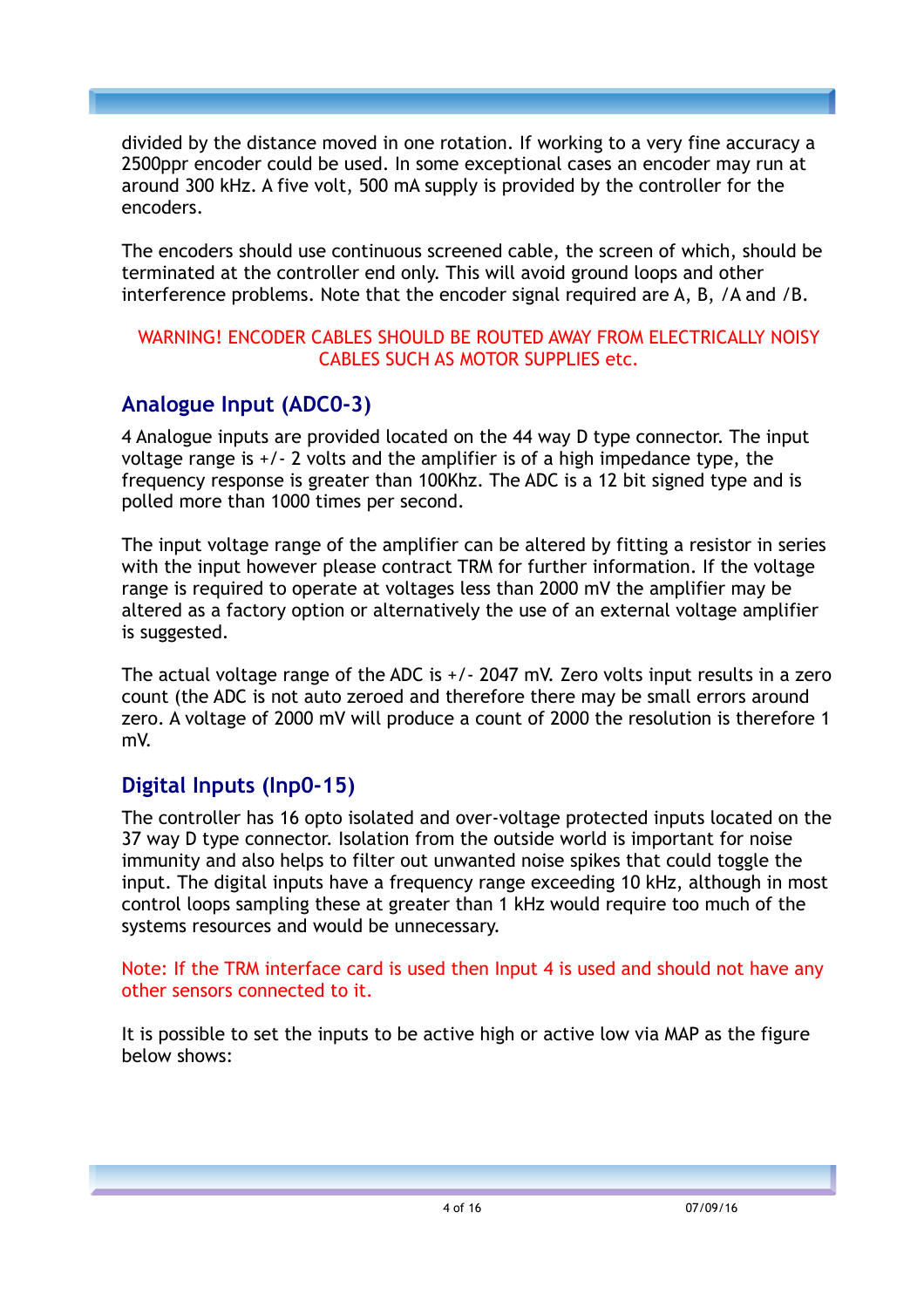When an Input is selected active high it means the controller will read a '1' when active, in this case when the input reads any voltage between 5 to 48 Vdc . The configuration is as follows:



When a input is selected active low it means the controller will read a '1' when active, in this case when the input reads 0V. The configuration is as follows:



WARNING! DO NOT CONNECT THE INPUTS TO A NEGATIVE OR AC. SUPPLY, SINCE THIS MAY CAUSE DAMAGE DUE TO EXCESSIVE CURRENT FLOW.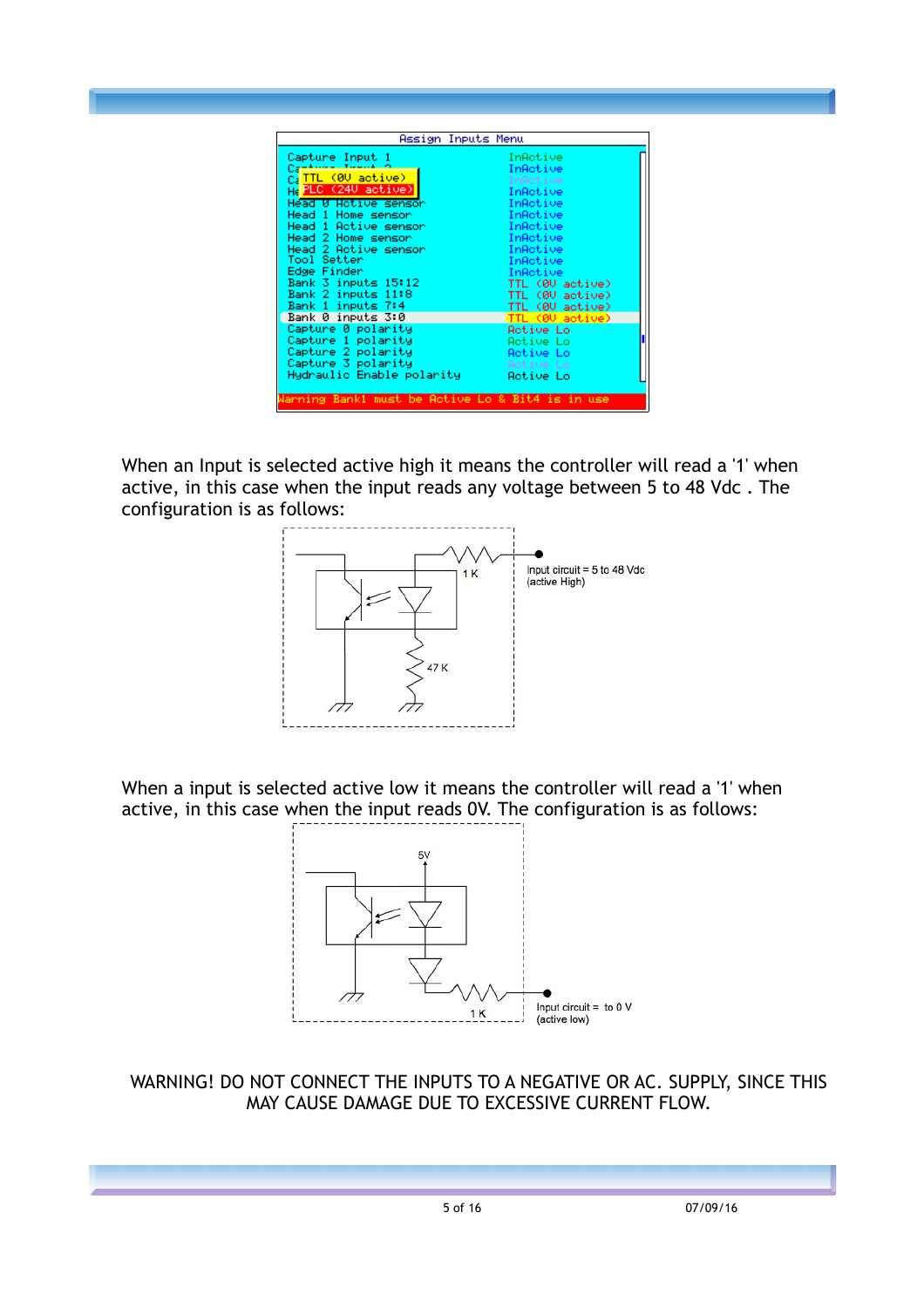## **Optional Inputs (IP16-19)**

There are 4 inputs that are attached to the last 4 power driver pins DRV16-19. These inputs can be used to monitor the state of the output pin or as extra inputs however if they are used as dedicated inputs they cannot be used as outputs.

## **Outputs**

The TRM controllers have a range of outputs to suit a variety of situations. This allows for devices to be driven directly or for signals to be sent to other modules.

## **Motor Control DAC Outputs (MC0-3)**

4 output channels are provided at +/- 10 volts and located on the 44 way D type connector. With a maximum output impedance of 2200 ohms (with respect to the 0 volt rail) and is provided for motor control. Great care must be taken not to short the output to the 0v rail, or to subject it to an inrush of current etc. The DAC output stage incorporates a transient suppression device to protect the output in the event of a voltage discharge.

The DAC may be updated at intervals as low as 244 microseconds and has a resolution of 16 bits. This can used as 11 bits in each direction. i.e. 32768 representing +10 volts, -32767 representing -10 volts and 0 representing 0 volts. This gives a system resolution of 305 micro-volts per digital increment, which produces extremely fine control.

# **TTL Outputs (TTL0-7)**

The TRM controllers have 8 TTL outputs and also high power open drain Mosfet outputs. The TTL outputs are located on the 44 way D type connector configuration is shown below:



The output of the IC is connected via 33R resistors to limit noise and damage to the circuit. PMC outputs +/- 35mA @ 5V. This means that basic signals can be sent and LED's activated. If more voltage or current is required to say drive a relay then drivers 8+ can be used; see following section.

Note: If the Rev 1.0 TRM interface card is used Output 7 and 4 are used as a signal to the controller. Nothing further should be connected to these outputs.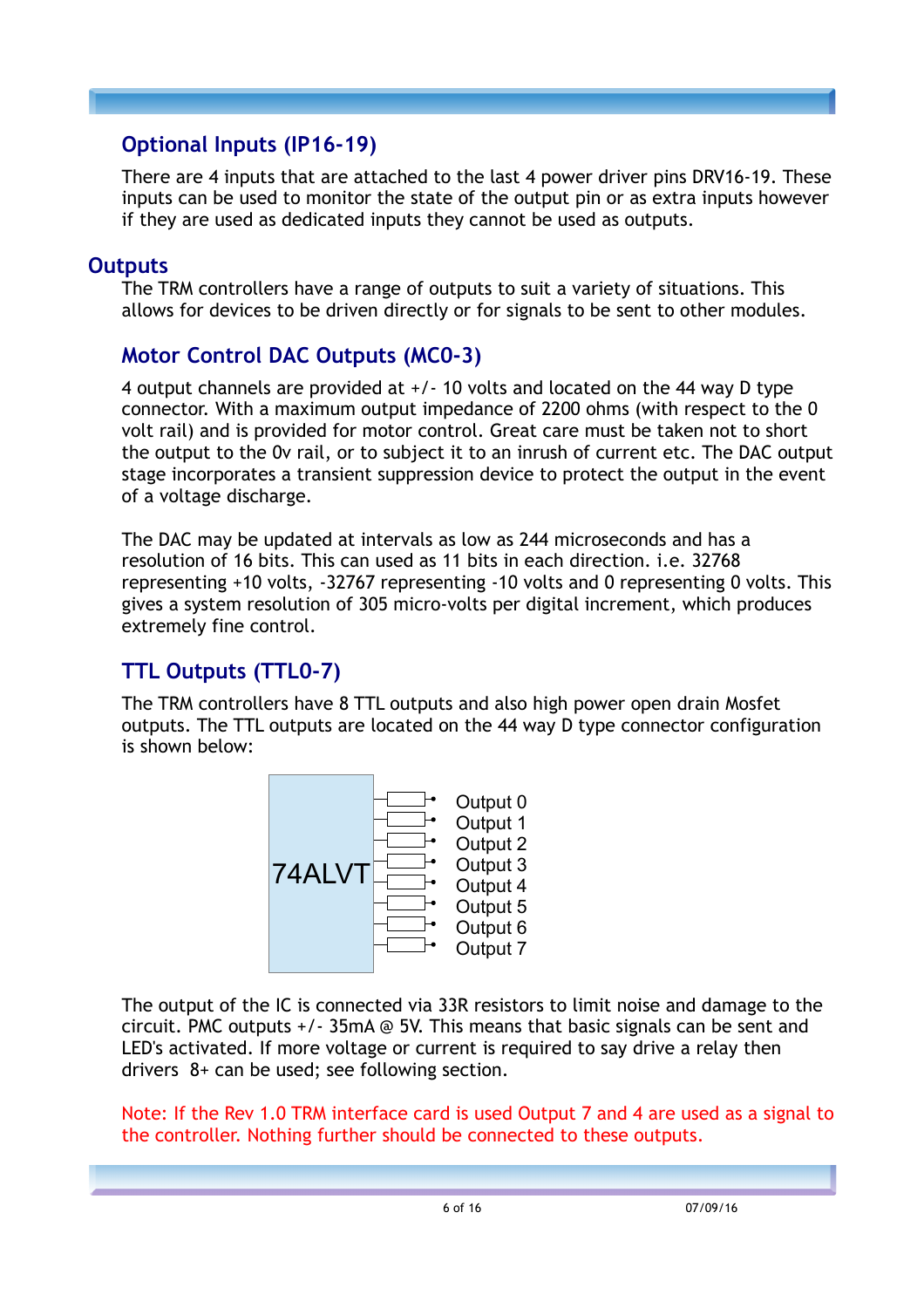# **Driver Outputs (DRV8-19)**

The driver outputs are active high and can be operated at any voltage from 12V to 36V at 1 amp via a connection to the VDDIO pins. These are located on the 37 way D type connector. Any number of drivers can be on at the same time providing a total of 6 amps is not exceeded, or heating of the connector pins may occur. Each driver has a freewheel diode and a capacitor to avoid damage to the drivers and to also suppress EMC emission. See figure below for a typical connection.



Should the drivers become accidentally reversed i.e. a negative voltage is applied to the drain with respect to the 0 volt rail, the diode will automatically conduct, clamping the maximum voltage to 0.7 of a volt with respect to ground, this prevents damage to the driver.

As an example, assume that we wish to switch a solenoid. A typical connection for such a device is to connect one side of the solenoid to the driver and the other side to GND. Once the driver is turned on the solenoid is activated. Turning the driver off removes the supply and the solenoid de-activates.

It is also advisable to suppress any transients at source and therefore connect a Freewheel diode directly across the coil of the solenoid to suppress back EMF at source.

7 of 16 07/09/16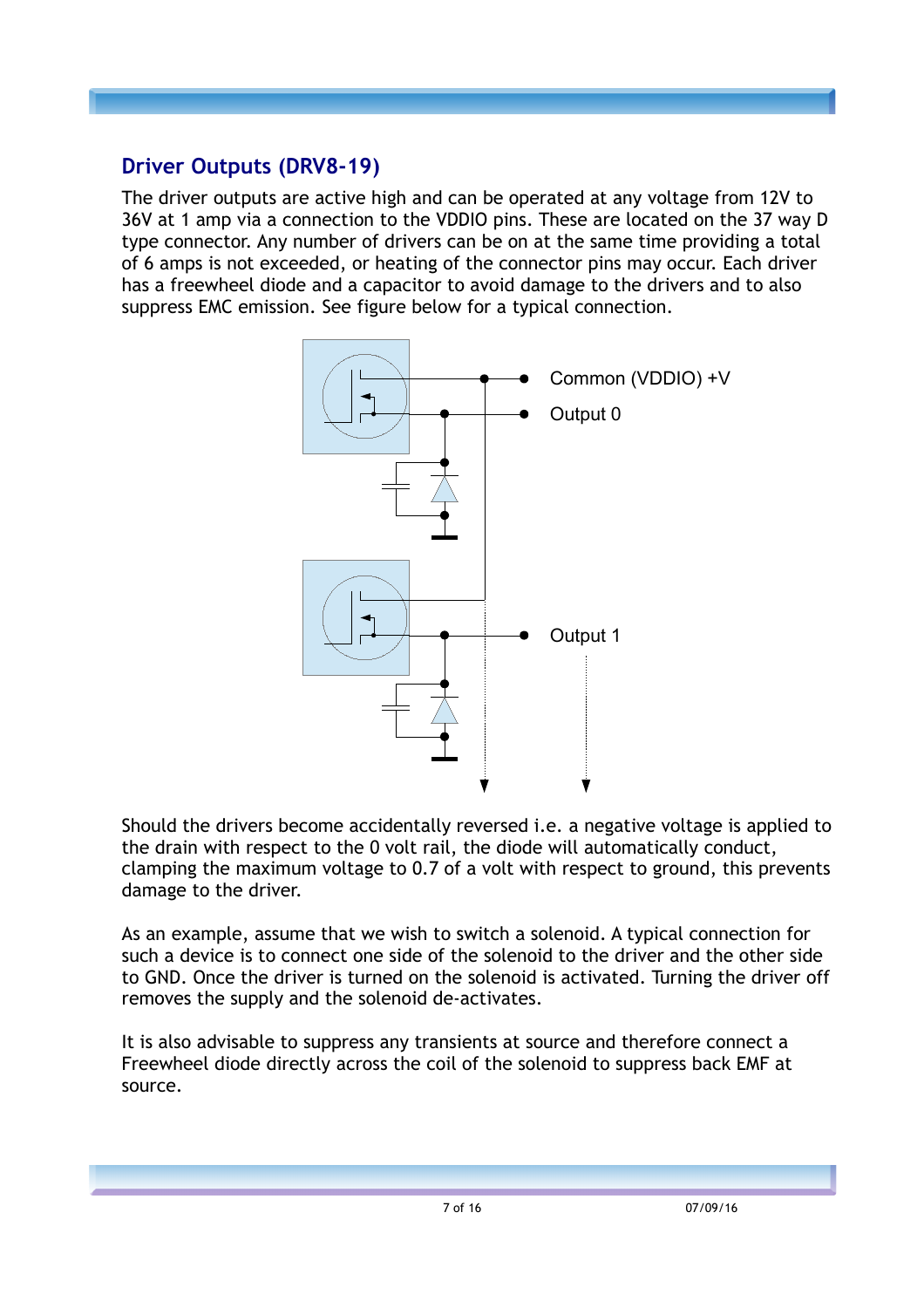# **Servo Amplifier ENABLE (ENE, ENC)**

A single opto rated at 30V 10mA output is provided for enabling servo amplifiers. This is an uncommitted transistor output located on the 44 way D type connector with both pins being made available to allow high or low enable signals to be configured.



Please note that if there is a requirement to enable more than 2 drives in parallel the output will need to be buffered. This is due to the fact that most drives use an opto-isolated input that will need around 10mA to activate. TRM can supply a 4 output module to convert this if required which can be easily mounted on DIN rail.

# **Serial**

The controller provides two external serial ports located on the 15 way High Density D type connector these are a full RS232 compliant serial interface with the following signals:-

- Rx Receive
- Tx Transmit
- RTS Ready to send
- CTS Clear to send

The second serial channel is dedicated to a four wire RS485 port. Both channels are controlled in the same manager software, accessed via the operating system. The baud rates can vary from 300 Hz to 230 kHz.

The RS232 port produces an output of plus and minus 10 volts in compliance with the RS232 directive.

The RS485 system consists of a UART and a duplex transceiver for RS-485 and RS-422 communication. The reduced slew-rate drivers minimise EMI and reduce reflections caused by improperly terminated cables, thus allowing error-free data transmission at data rates up to 213 KBPS.

Drivers are short-circuit current limited and are protected against excessive power dissipation by thermal shutdown circuitry that places the driver outputs into a high-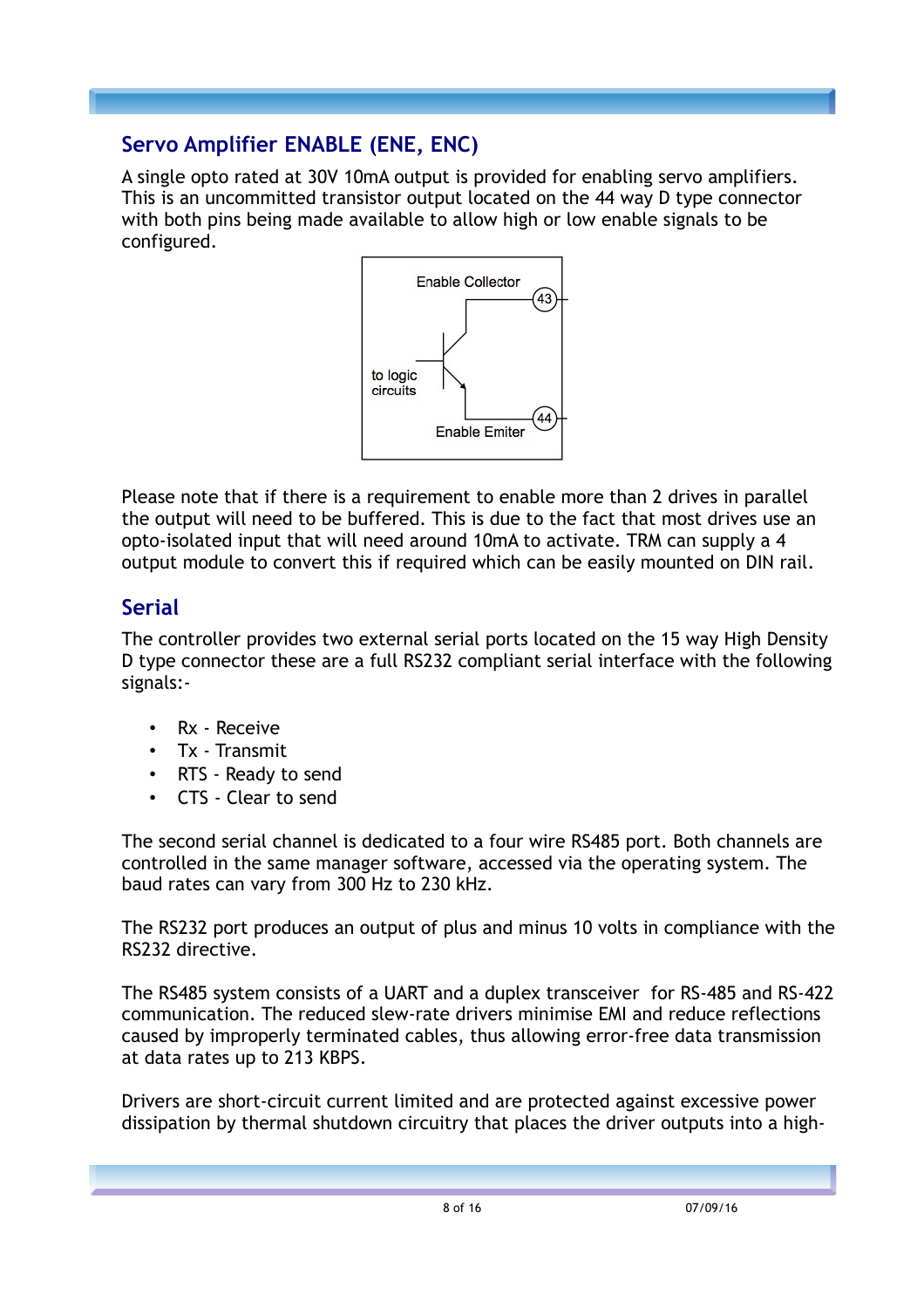impedance state. The receiver input has a fail-safe feature that guarantees a logichigh output if the input is open circuit.

The transceiver features a quarter-unit-load receiver input impedance, allowing up to 128 transceivers on the bus, the transceiver is designed for half-duplex or full duplex applications.



To minimise reflections, the line should be terminated at both ends in its characteristic impedance, and stub lengths off the main line should be kept as short as possible. The slew-rate-limited transceiver we use is more tolerant of imperfect termination. Nominal values for the termination resistors is 120 Ohms.

#### **Wiring**

This is a most important topic since bad wiring can cause major problems to any control system. In general it is wise to ensure that all inputs are run through screened cables, especially the encoder signals. It is also very important to wire the motor command signals from the controllers DAC'S using twisted pair screened cable with the screen terminated at the controller. Please remember that the encoder signals may have fast rise times and may produce substantial EMC.

Always ensure that the screened cables are properly grounded at one end only, it is preferable to ground the screen at the controller. It is recommended that the metal chassis of the cable 'D' connector be connected to the screen and therefore this grounds the screens to the controller case, which should be grounded.

Motor armature and other noisy cables should be routed in such a manner as to gain maximum distance between them and the signal cables to avoid crosstalk. If noise is induced into the command cable the system will become unstable and potentially crash.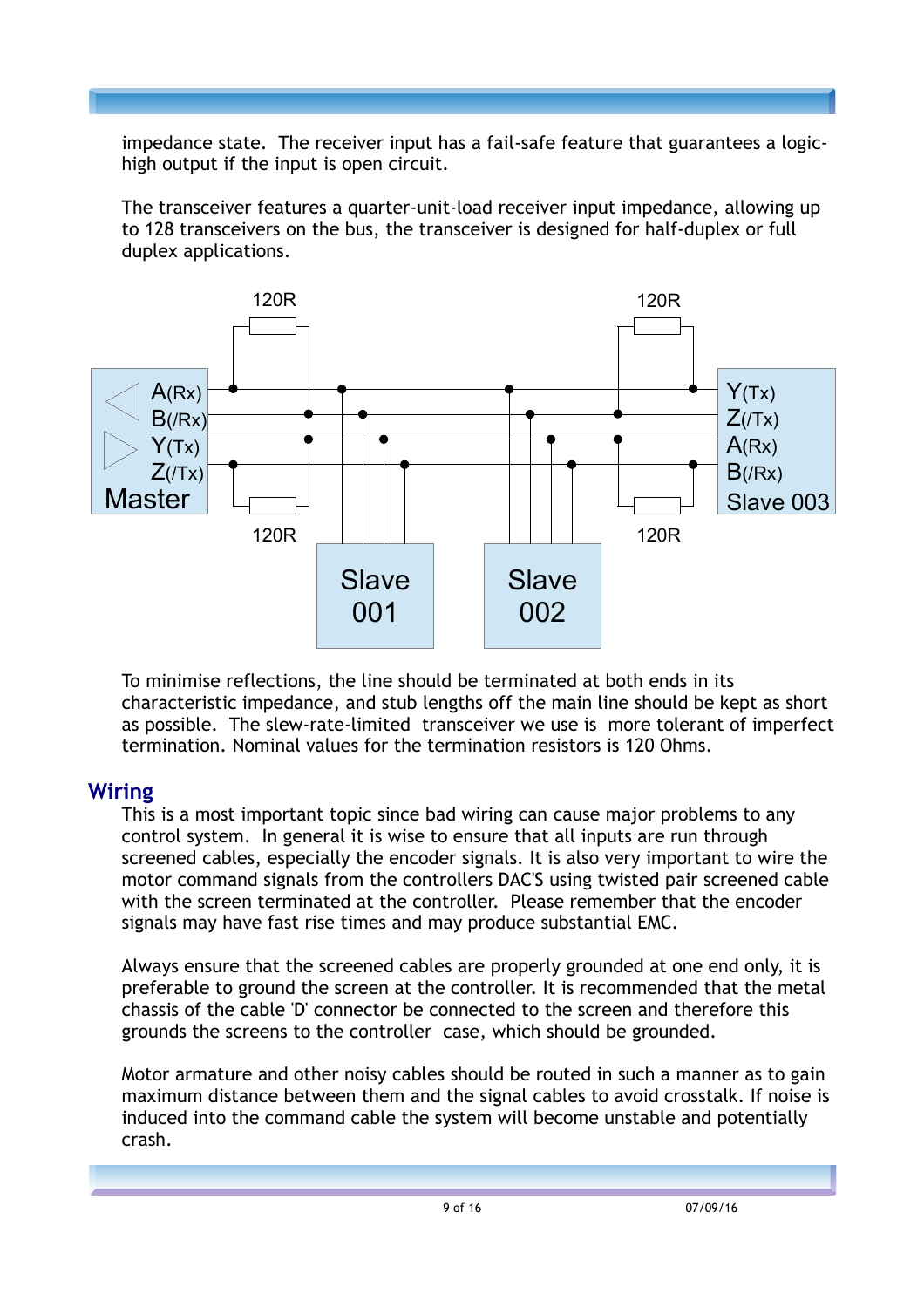## **Motors**

The controller can control a range of different types of motor, for example:-

- DC Servo motors
- **Inverters**
- AC Servo motors
- **Linear Motors**

As the controller is only a low power unit it will be necessary to interface to the motors with a Drive of a suitable type and capacity for the application. The command signal to the drive should also be checked to ensure compatibility.

Most rotary motors can be controlled in either an open loop or closed loop process depending on the desired accuracy of the system. Linear motors and Fixed length(travel) axis would generally need an encoder feedback to ensure the controller knew where the axis was at any given time.

# **Connectors**

The controller uses 'D' type connectors for all of it's connections and it is recommended that good quality mating halves be used. It is worth remembering, the quality of your system depends largely on the integrity of the connectors. Always ensure that the connectors are gold plated and are of good quality.

Many people prefer to use solder bucket connectors since these are easily repaired. There are many manufacturers and specifications of D type connectors most of which are excellent products suitable for use with the Controller.

Where connectors with EMC filters built in are to be used it is important to remember that encoder signals are not to be filtered, as these contain high frequency pulses, which would be filtered out by the connectors resulting in errors in the motion control.

# **Grounding the Power Supply**

It is very important to ensure that the power supply is connected to the ground rail at only one place only. As the controller is the analogue signal source as far as the very sensitive DAC signals are concerned. All signal grounds and screens are then connected to that one point. Note that if the power supply is grounded in multiple points it is possible that voltages that exist as a result of resistance in the cables may cause ground loops in the signal cables this may cause loss of stability in the motion control system.

# **DAC Wiring**

The motor command signals must be returned to the controller ground. Each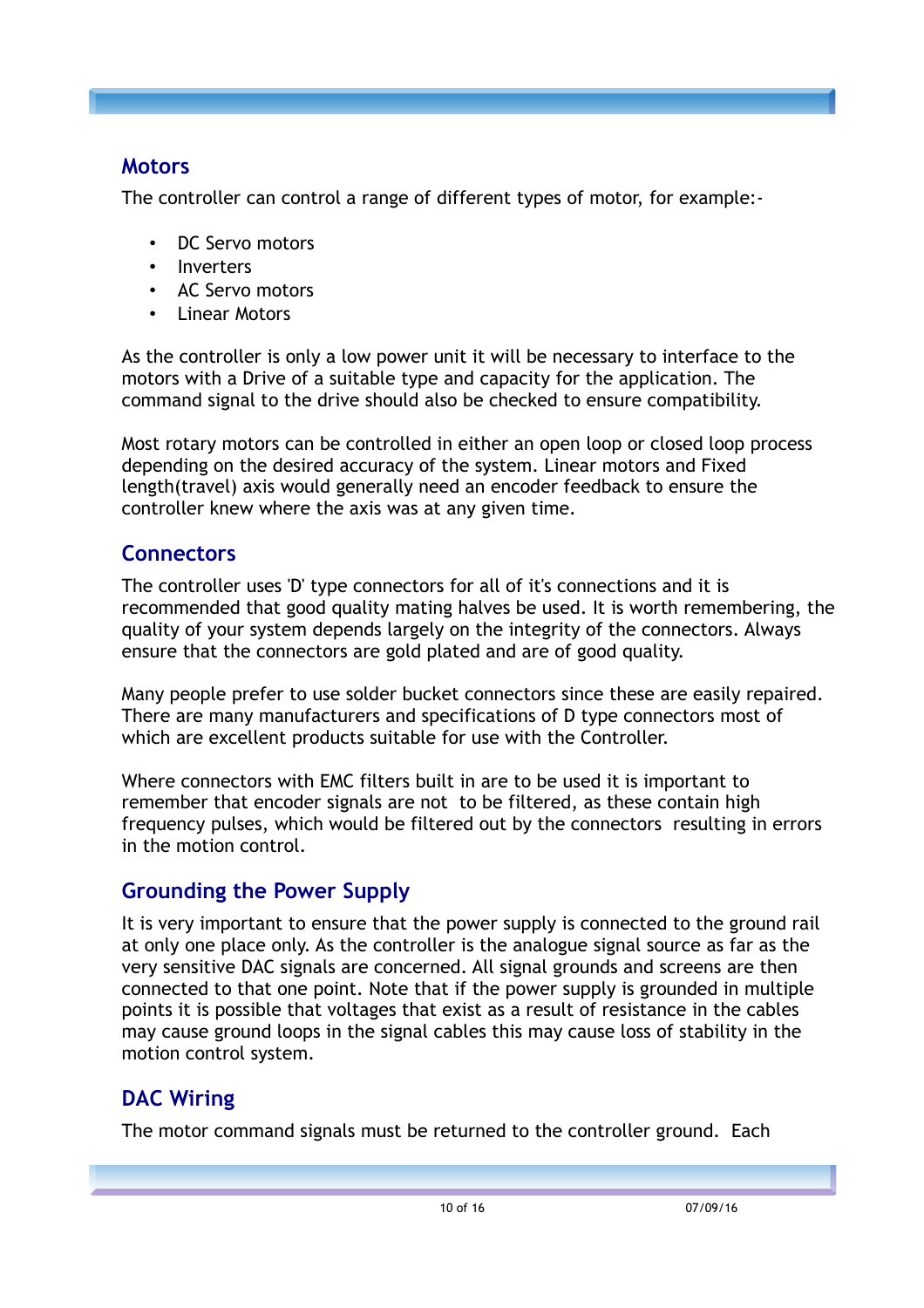amplifier must be wired with an unique ground and motor command signal preferably in screened twisted pair.

Within the 44 way 'D' connector of the controller is adequate provision to connect the grounds. Do not connect the screen at both ends but at the controller end only. Always ensure that there is no possibility of ground loops within the earth's or screens on any important signals such as the motor command.

Should ground currents become a problem in the system, motor stability may be impossible since it is not unknown for 20 - 30 mV of ripple to occur on badly grounded systems.

## **Input Cable Wiring**

Treat all inputs as needing screened cables. Although the controller has optoisolated inputs and it may be possible to run without screened cables, noise could be picked up by cables resulting in spurious input triggers. Remember that all inputs are relatively low current, therefore wires should be of suitable thickness i.e. 0.5 mm. All connectors used must also be suitable for low current use.

## **Wiring to Drivers**

Each driver may carry different loads and for the majority of cases 16/0.2mm cable is sufficient. Screened cable is preferred in order to meet CE and other regulations and should be terminated appropriately.

Screening is also a good idea since noise spikes which may be picked up on the 24 volt rail may be radiated around the system resulting in EMC problems. Again all screens should be connected at one end of the cable only.

Make sure that there are no earth loops in the wiring system.

## **Analogue Input Wiring**

The analogue inputs to the controller are normally best run separately in a screened cable that is suitably earthed to a star ground or similar.

#### **General**

This section covers other aspects of hardware that are not covered under the IO sections.

## **Keypad**

The controllers keypad is designed to withstand harsh environments and is based on a printed circuit board design with individual tactile switches for each key. When pressed, the key top sits flush with the fascia aluminium plate, preventing excessive pressure from damaging the key-switch.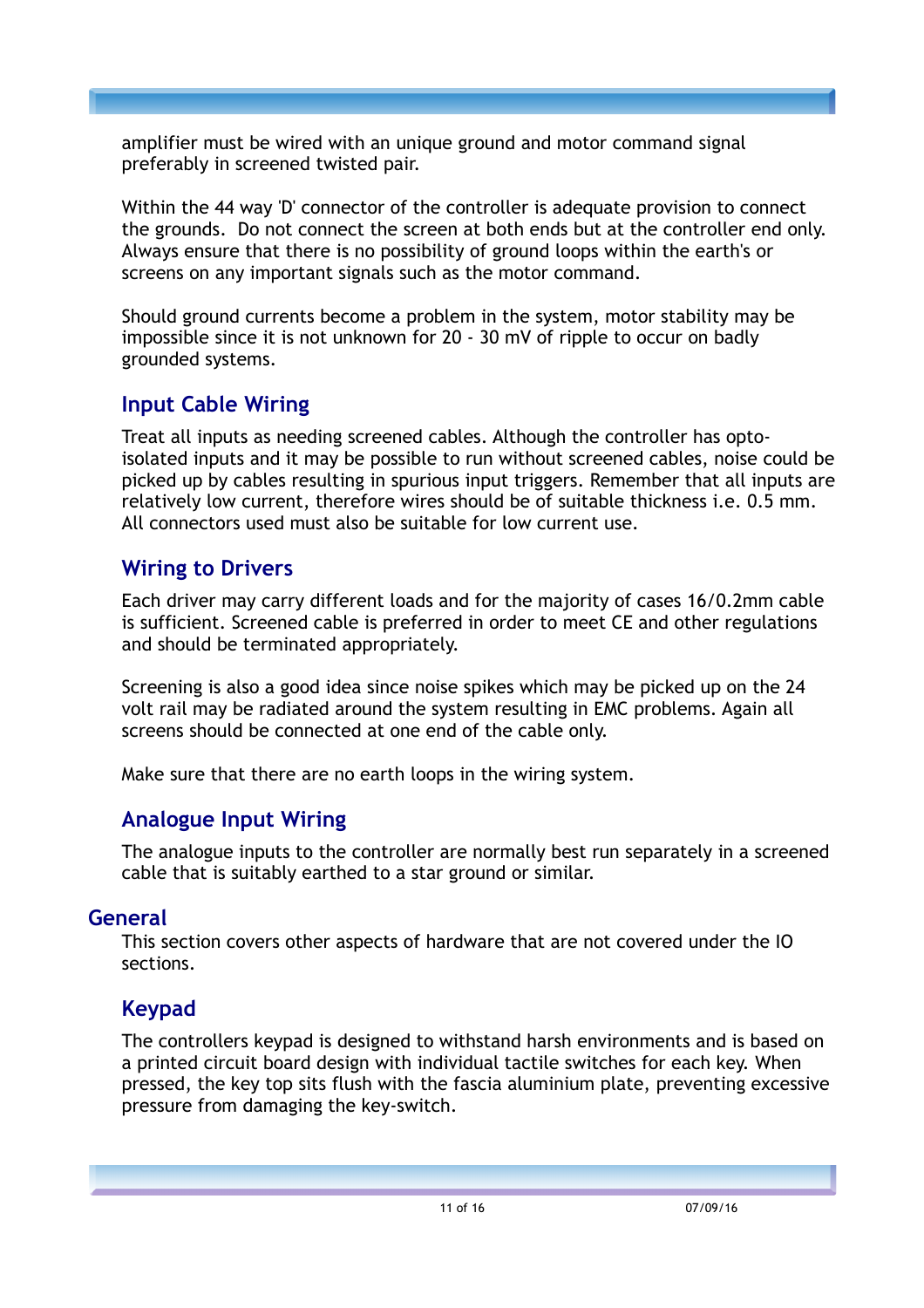Keys are rated to a minimum of 100,000 operations and are a high force actuation type to provide enhanced feedback to the operator should they need to wear gloves.

# **Keypad LED's**

The controller also has eight standard LED's which can be used as warning messages or as status messages for the operator. One LED, labelled 'KEY', is committed to indicating a key press. The remaining seven LED's are selected within the program via LED command as required by the system programmer.

Normally the Power LED would be on and the READY LED would be used when running a program. These can be changed by using the LED command.

Depending on the keypad style selected there may be other LED's provided e.g. spindle on/off, Caps Lock, Symbol Shift etc.

## **Overlay**

The overlay is manufactured from polycarbonate and is extremely immune to most industrial substances, however the keypad should not be operated with sharp objects or and should not come into contact with solvents or other substances which may affect plastics. Should you wish to be advised further about suitability with chemicals involved in your process, please contact TRM for further advice.

# **Power Supply**

The controller has an internal switch mode power supply which will operate from 7.5 volts up to a limit of 36 volts DC and should be fused externally at 2 amps. This enables the controller to be run from an unregulated 24 volt rail, providing it does not exceed the above specification. Under no circumstances must a voltage in excess of 36 volts be applied to the power supply or serious damage may occur as the controller is fitted with protection devices which clamp the input voltage.

The controller has a capacitor bank on-board which it uses to freewheel inductive currents back to. In some cases external switch mode power supplies feeding this load may trip out, in which case a lone power resistor of 0.5 ohms may be required in the positive supply line to limit current surge. The simplest form of power supply, consists of:

- A transformer with an 18 volt secondary winding
- A bridge rectifier
- A smoothing capacitor of around 10,000 uF
- Compliant fusing and filters

It is recommended that a discharge resistor of around 47K ohms be connected across the smoothing capacitor to avoid damage should it be shorted out when the power is turned off.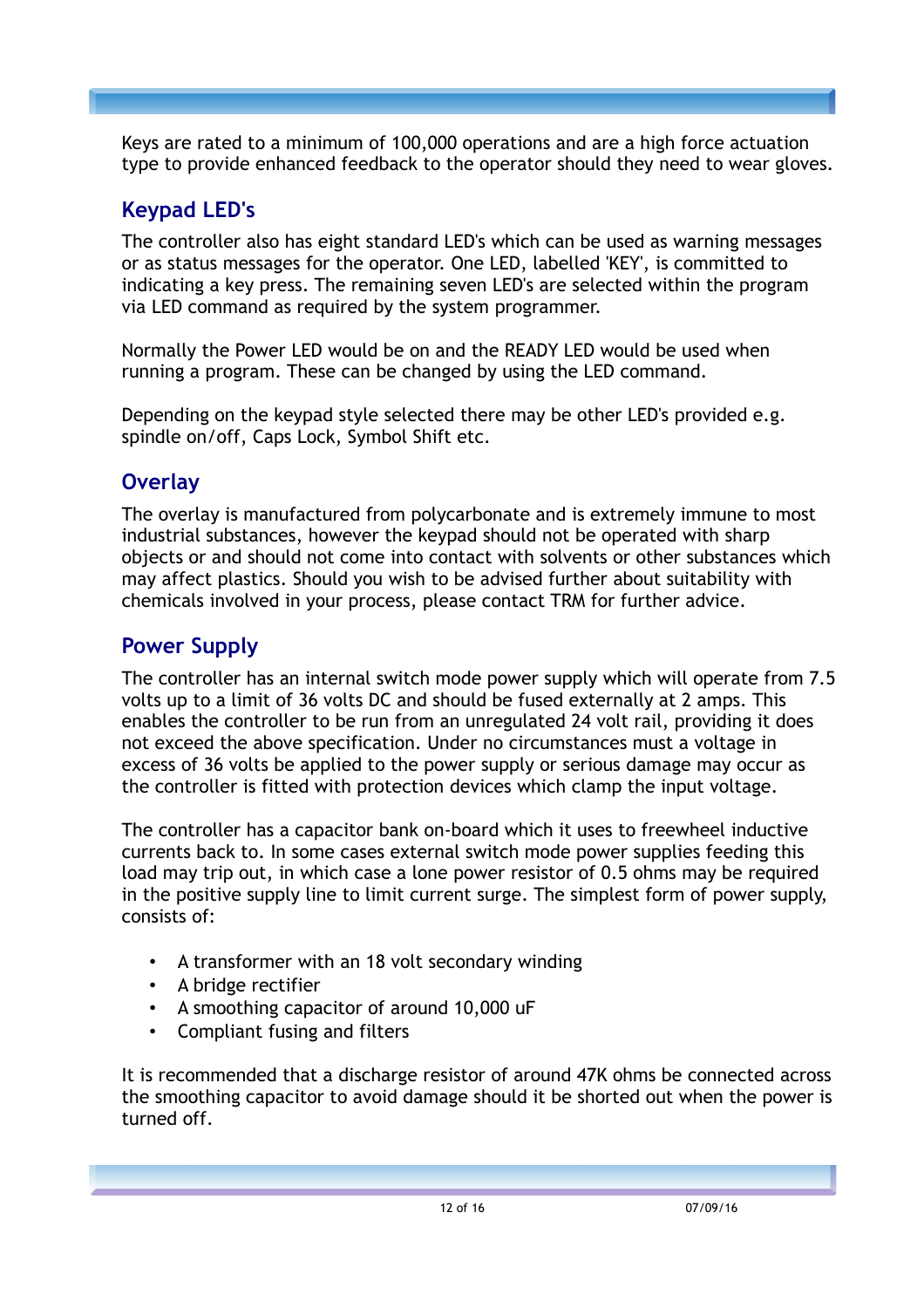# **Pinout Connections**

Below are listed the pinout connections for the PMC controller.

| 37 way D Male |                    |                                |
|---------------|--------------------|--------------------------------|
| Pin           | <b>Signal</b>      | Description                    |
|               | 1 GND              | <b>Controller Supply</b>       |
|               | $2+24V$ DC         | <b>Controller Supply</b>       |
|               | 3 VDDIO            | Normally +24VDC                |
|               | 4 VDDIO            | Normally +24VDC                |
|               | 5 VDDIO            | Normally +24VDC                |
|               | 6 VDDIO            | Normally +24VDC                |
|               | 7 VDDIO            | Normally +24VDC                |
|               | 8 DRV 8            | Driver output                  |
|               | 9 DRV 9            | Driver output                  |
|               | 10 DRV 10          | Driver output                  |
|               | 11 DRV 11          | Driver output                  |
|               | 12 DRV 12          | Driver output                  |
|               | 13 DRV 13          | Driver output                  |
|               | 14 DRV 14          | Driver output                  |
|               | 15 DRV 15          | Driver output                  |
|               | 16 DRV 16 / INP 16 | Driver output / Optional Input |
|               | 17 DRV 17 / INP 17 | Driver output / Optional Input |
|               | 18 DRV 18 / INP 18 | Driver output / Optional Input |
|               | 19 DRV 19 / INP 19 | Driver output / Optional Input |
|               | $20$ GND           | Linked to Pin 1                |
|               | $21 + 24V$ DC      | Linked to Pin 2                |
|               | $22$ INP 0         | Opto Isolated Digital Input    |
|               | $23$ INP 1         | Opto Isolated Digital Input    |
|               | $24$ INP 2         | Opto Isolated Digital Input    |
|               | $25$ INP 3         | Opto Isolated Digital Input    |
|               | $26$ INP 4         | Opto Isolated Digital Input    |
|               | $27$ INP 5         | Opto Isolated Digital Input    |
|               | $28$ INP 6         | Opto Isolated Digital Input    |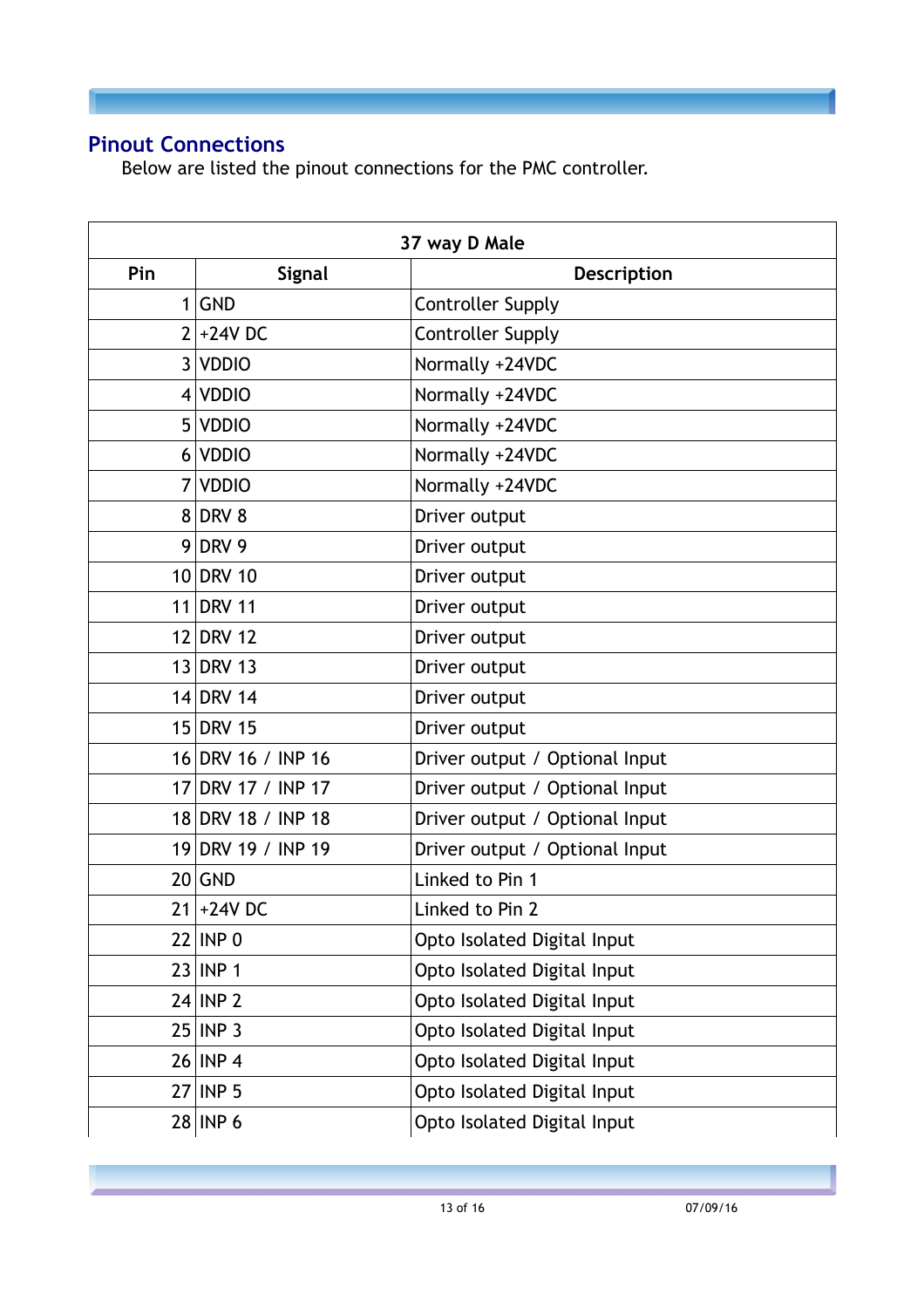| $29$ INP 7   | Opto Isolated Digital Input    |
|--------------|--------------------------------|
| $30$ INP 8   | Opto Isolated Digital Input    |
| $31$ INP 9   | Opto Isolated Digital Input    |
| 32 INP 10    | Opto Isolated Digital Input    |
| 33 INP 11    | Opto Isolated Digital Input    |
| 34 INP 12    | Opto Isolated Digital Input    |
| 35 INP 13    | Opto Isolated Digital Input    |
| 36 INP 14    | Opto Isolated Digital Input    |
| 37 INP 15    | Opto Isolated Digital Input    |
| Shell Screen | Connect cable screens to shell |

| 44 way D Female |                     |                        |
|-----------------|---------------------|------------------------|
| Pin             | <b>Signal</b>       | Description            |
| 1               | A <sub>0</sub>      | <b>Encoder Channel</b> |
| $\overline{2}$  | B <sub>0</sub>      | <b>Encoder Channel</b> |
| 3               | Z0                  | <b>Encoder Channel</b> |
|                 | $4$ A1              | <b>Encoder Channel</b> |
| 5               | <b>B1</b>           | <b>Encoder Channel</b> |
|                 | 6 Z1                | <b>Encoder Channel</b> |
|                 | 7 A2                | <b>Encoder Channel</b> |
|                 | 8 B2                | <b>Encoder Channel</b> |
|                 | 9 Z2                | <b>Encoder Channel</b> |
|                 | 10 A3               | <b>Encoder Channel</b> |
|                 | $11$ B <sub>3</sub> | <b>Encoder Channel</b> |
|                 | $12$ Z3             | <b>Encoder Channel</b> |
|                 | 13 Step0 / TTL1     | Stepper / TTL Driver   |
|                 | 14 Step2 / TTL5     | Stepper / TTL Driver   |
|                 | $15$ GND            | Ground                 |
|                 | $16+5VE$            | <b>Encoder Supply</b>  |
|                 | $17$ AO             | <b>Encoder Channel</b> |
|                 | $18 B0\rangle$      | <b>Encoder Channel</b> |
|                 | 19 AGND             | Analogue Ground        |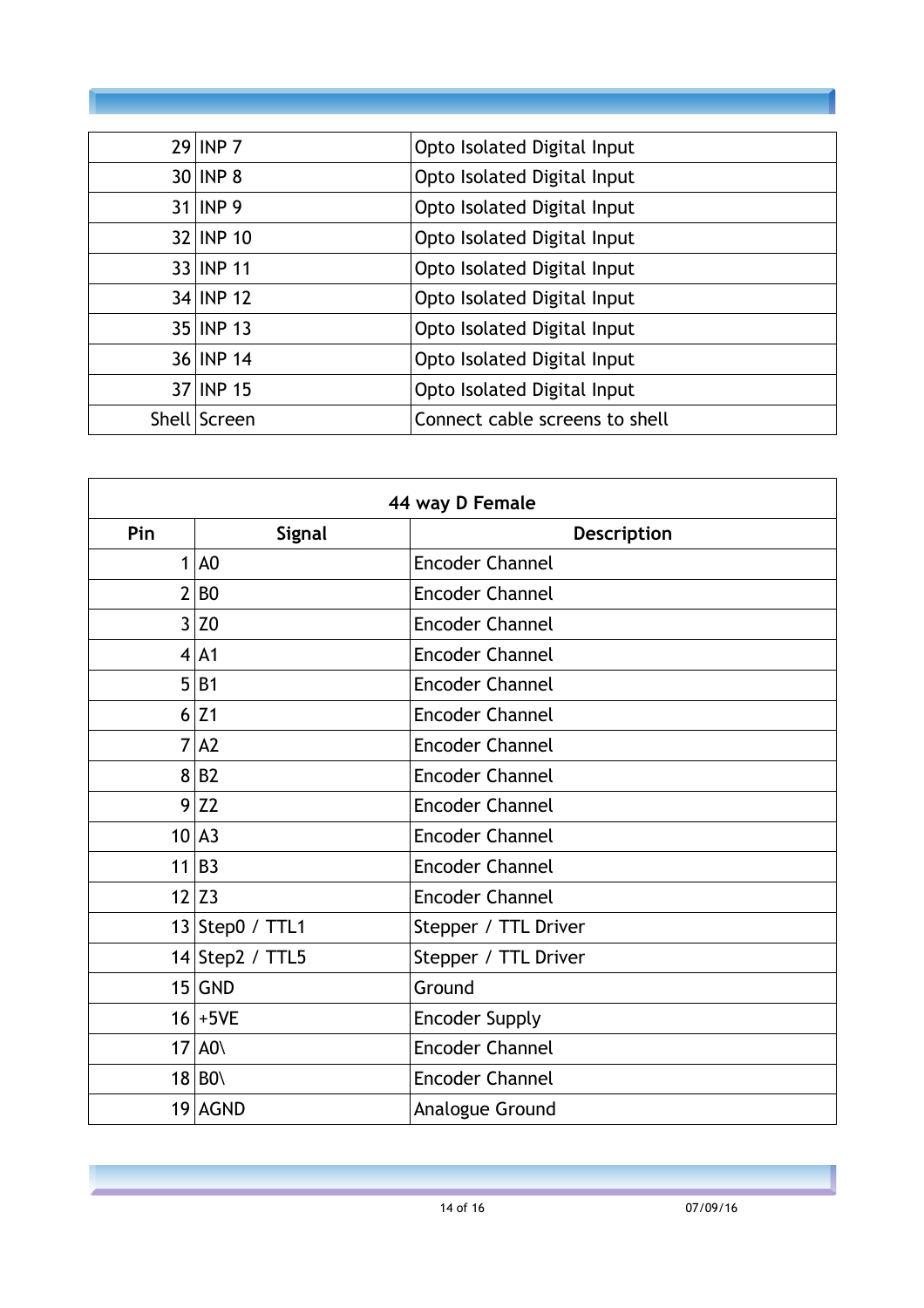| $20$ A1\             | <b>Encoder Channel</b>         |
|----------------------|--------------------------------|
| $21 B1 \rangle$      | <b>Encoder Channel</b>         |
| $22 +5VE$            | <b>Encoder Supply</b>          |
| $23$ $A2$            | <b>Encoder Channel</b>         |
| $24 B2\rangle$       | <b>Encoder Channel</b>         |
| $25$ AGND            | Analogue Ground                |
| $26$ $A3$            | <b>Encoder Channel</b>         |
| $27 B3\angle$        | <b>Encoder Channel</b>         |
| 28 AGND              | Analogue Ground                |
| $29$ Step1 / TTL3    | Stepper / TTL Driver           |
| 30 Step3 / TTL7      | Stepper / TTL Driver           |
| $31$ MCO             | <b>Motion Control Output</b>   |
| 32 MC1               | <b>Motion Control Output</b>   |
| $33$ MC <sub>2</sub> | <b>Motion Control Output</b>   |
| $34$ MC3             | <b>Motion Control Output</b>   |
| $35$ ADC0            | Analogue Input                 |
| 36 ADC1              | Analogue Input                 |
| $37$ ADC2            | Analogue Input                 |
| $38$ ADC3            | Analogue Input                 |
| 39 DIRO / TTLO       | Stepper Direction / TTL Driver |
| 40 DIR1 / TTL2       | Stepper Direction / TTL Driver |
| 41 DIR2 / TTL4       | Stepper Direction / TTL Driver |
| $42$ DIR3 / TTL6     | Stepper Direction / TTL Driver |
| $43$ ENA C           | <b>Opto Isolated Collector</b> |
| $44$ ENA E           | <b>Opto Isolator Emitter</b>   |
| Shell Screen         | Connect cable screens to shell |

| 15 way D Female |               |                    |
|-----------------|---------------|--------------------|
| Pin             | <b>Signal</b> | <b>Description</b> |
|                 | 1 RX          | <b>RS232</b>       |
|                 | $\prime$ TX   | <b>RS232</b>       |
|                 | 3 RTS         | <b>RS232</b>       |